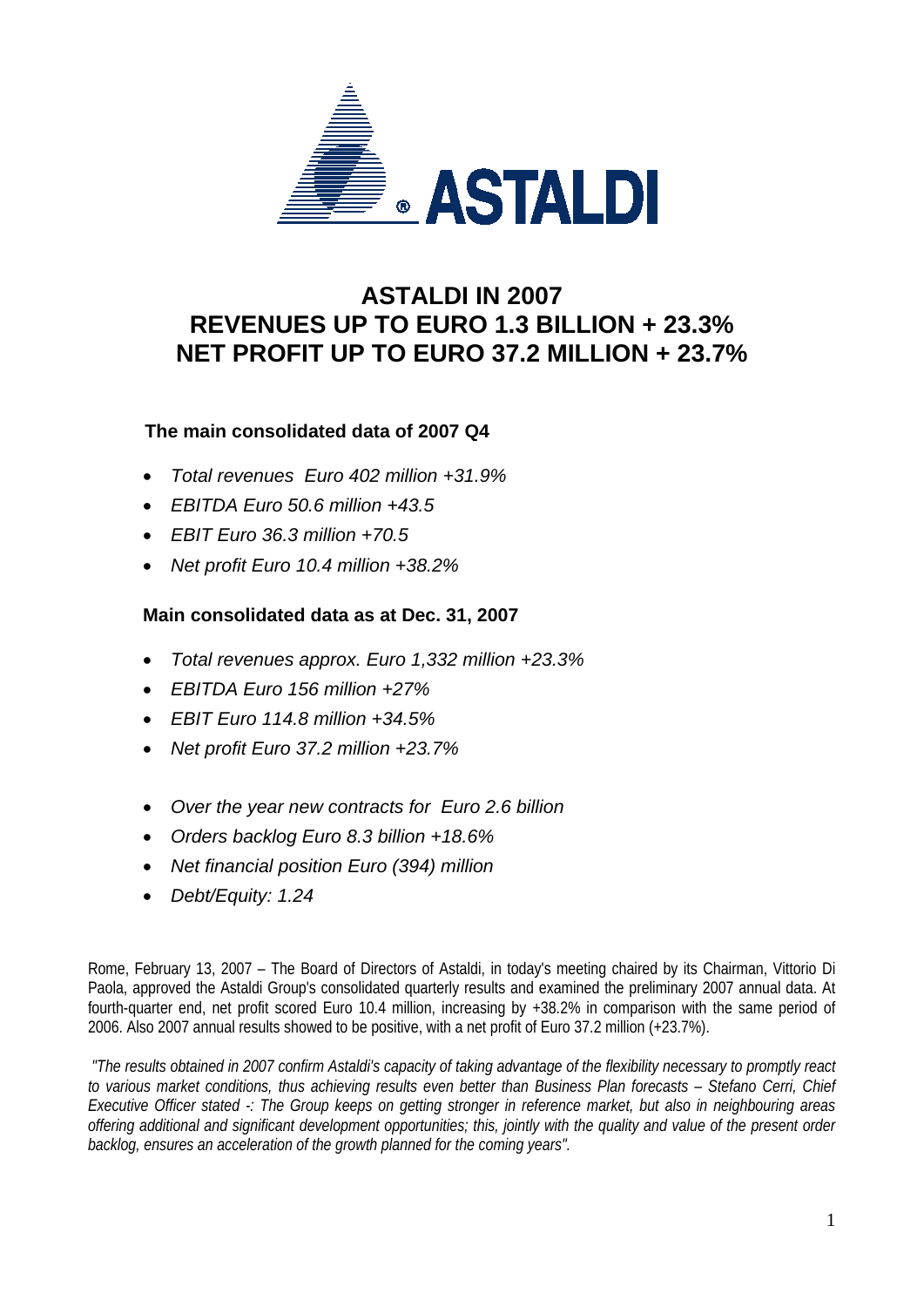#### **Consolidated Income Statement results of 2007 Q4**

**Contract revenues** of the fourth quarter of 2007 totalled Euro 381.4 million, thus increasing by +30.4%, better than the growth trend expected. **Total revenues** reached Euro 402.7 million (+31.9% in comparison with the same period of 2006).

The structure of costs, though increasing in absolute value due to the support given to production activities, improved by reducing its incidence on revenues. In fact, in the fourth quarter, the incidence decreased from 74.2% of the same period of 2006 to 70.6%.

Consequently, the Group's profitability has improved as an effect of the renovation of order backlog, at present being mainly constituted of general contracting and project finance initiatives.

EBITDA equalled Euro 50.6 million (+43.5% compared with Euro 35.3 million of the fourth quarter of 2006), and the EBITDA margin increased to 12.6% (11.5% in the previous year). EBIT increased by 70.5%, thus reaching Euro 36.3 million, and EBIT margin equalled 9%, in comparison with EBIT of Euro 21.3 million and EBIT margin of 7% of the fourth quarter of 2006.

The net profit amounts to Euro 10.4 million, +38.2% in comparison with Euro 7.5 million of the fourth quarter of 2006.

#### **Consolidated results at December 31, 2007**

Also 2007 results as a whole are positive, showing to be significantly higher than business plan forecasts, thus confirming the growth trend recorded on a quarterly basis.

Revenues from works totalled Euro 1,273.5 million (+23.6% in comparison with Euro 1,030 million of 2006), thus contributing to make total revenues reach Euro 1,332.6 millions (+23.3% on an annual basis). Such results were determined by foreign activities, in particular in Venezuela (railway) and in Eastern Europe (road and airport infrastructure) which contributed by 60%. In Italy, recently acquired general contracting and project finance initiatives allowed to keep on making the most of the planned upswing, notwithstanding the difficult business cycle. Transport infrastructure, contributing to revenues by 74%, confirms to be the reference production sector of Group's activities.

Volume of production also increased, further improving the Group's income and operating profile, thanks to the renovation of order backlog and to the consequent preponderance, among the projects being executed, of contracts managed as general contractor.

On an annual basis, the structure of costs appears to have improved and to be more efficient, as already highlighted during the previous quarters and represent the first effect of scale economies which, as planned, will characterize the Group's activity during the next few years. The incidence of production costs decreased to 71.4% in comparison with 72.1% recorded at the end of 2006.

EBITDA (gross operating margin), equalling Euro 156.2 million, increased by 27% in comparison with Euro 123 million recorded at the end of 2006, with EBITDA margin increasing to 11.7% (11.4% in the previous year).

EBIT (operating result) increased to Euro 114.8 million, thus improving by +34.5% in comparison with the amount recorded as at December 31, 2004 (Euro 85.4 million at the end of the previous year), with EBIT margin increasing to 8.6%, in comparison with 7.9% of 2006.

Net financial charges amount to Euro 46.4 million, compared to Euro 31.8 million recorded in the same period of 2006, consequently to the Group's increased operating activity which, during the year, required further investments and, thus, a consequent increase in indebtedness and debt charges. In the meanwhile, financial charges also include the increased costs of guarantees (bid and performance bonds), normally required by the sector of activity, the amount of which is proportional to the higher average value of projects being executed in Italy and abroad.

The profit before income taxes totalled Euro 69.9 million, showing an increase of +18.5% on an annual basis, thus contributing to an increased net profit of Euro 37.2 million (+23.7% with respect to the previous year) and a net margin of 2.8%.

#### **Equity and financial position as at December 31, 2007**

The Group's equity and financial structure is consistent with the Business Plan, reflecting an investment policy which privileged high-technological-content and project finance initiatives which offer a higher return on invested capital.

The net financial position as at December 31, 2007, net of treasury shares, equalled Euro (394) million (in comparison with the amount of Euro (281) million recorded at end of 2006), with an increase of Euro 113 million over the year related to operating phases requiring high investments, which characterize the start-up of new initiatives. It should be noted that, already starting from the fourth quarter, the financial cycle showed a reverse trend, with a significant decrease of Euro 45 million of the net financial position.

Therefore, the debt/equity ratio stands at 1.24, while the corporate debt/equity ratio, excluding the share of debt relating to concession and project finance activities because of its non-recourse nature, is close to 1.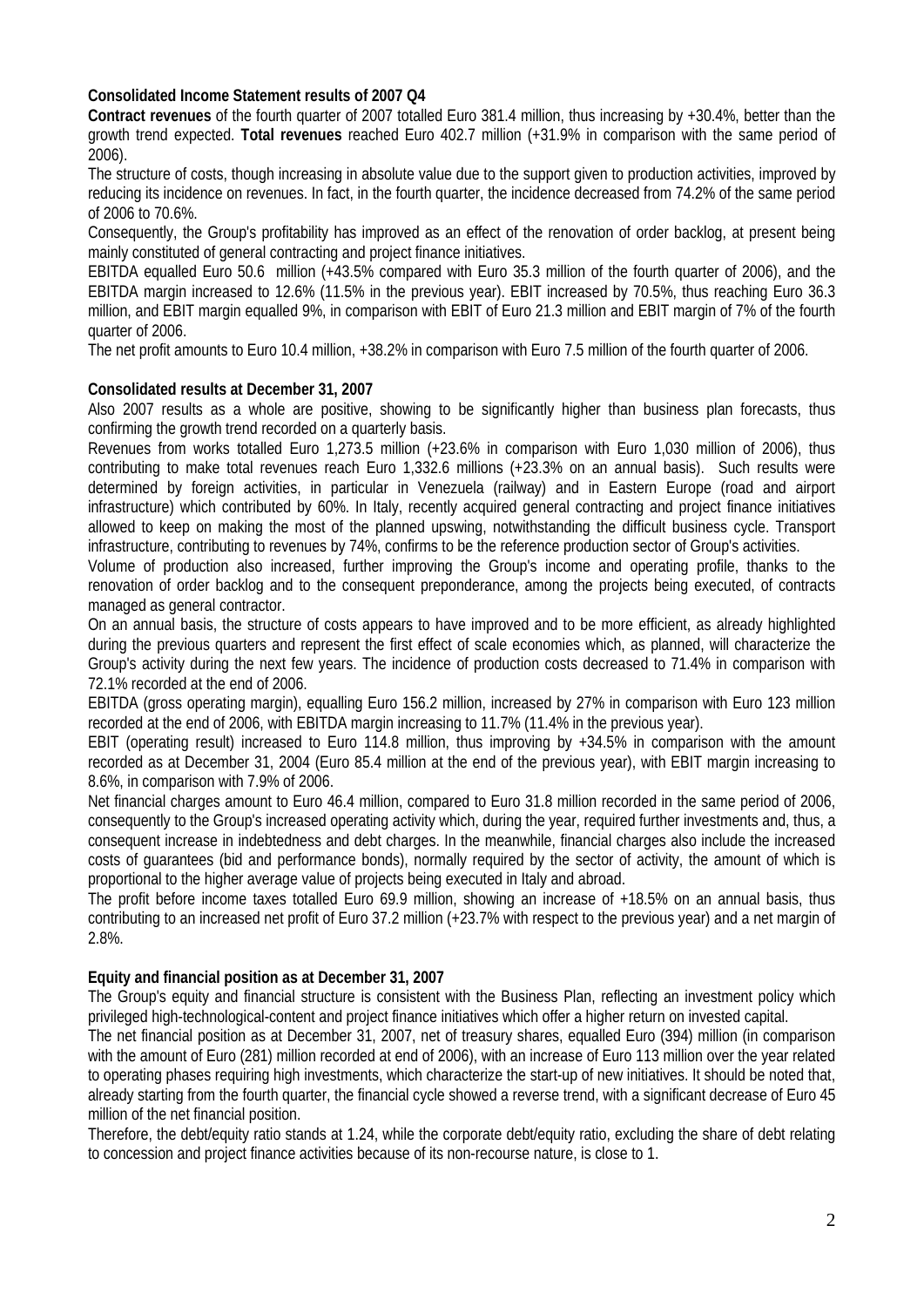| Euro/000                                  | December 31 | September 30 | June 30    | December 31 |  |
|-------------------------------------------|-------------|--------------|------------|-------------|--|
|                                           | 2007        | 2007         | 2007       | 2006        |  |
| Cash and cash equivalents                 | 295,538     | 235,770      | 233,443    | 237,623     |  |
| Shares held for negotiation               | 14,790      | 15,619       | 21,189     | 18,983      |  |
| Cash at bank and on hand                  | 310,328     | 251,389      | 254,632    | 256,607     |  |
| <b>Financial receivables</b>              | 25,365      | 15,368       | 9,767      | 21,978      |  |
| Current liabilities to banks              | (212, 404)  | (280, 429)   | (290, 574) | (210, 095)  |  |
| Current share of non-current indebtedness | (97, 328)   | (1, 859)     | (955)      | (1,958)     |  |
| Other current financial liabilities       | (12, 720)   | (12, 888)    | (1,933)    | (12, 139)   |  |
| <b>Current financial indebtedness</b>     | (322, 452)  | (295, 176)   | (293, 462) | (224, 192)  |  |
| Net current financial indebtedness        | 13,242      | (28, 419)    | (29,064)   | 54,393      |  |
| Non-current liabilities to banks          | (396, 803)  | (397, 575)   | (339, 189) | (313, 997)  |  |
| Other non-current liabilities             | (15, 942)   | (17,906)     | (28, 771)  | (25, 202)   |  |
| Non-current financial indebtedness        | (412, 745)  | (415,480)    | (367,960)  | (339, 199)  |  |
| Net financial indebtedness                | (399, 503)  | (443, 899)   | (397, 023) | (284, 806)  |  |
| Treasury shares                           | 5,048       | 4,305        | 3,243      | 3,824       |  |
| <b>Total net financial position</b>       | (394, 455)  | (439, 594)   | (393,780)  | (280, 982)  |  |

#### **Order backlog**

The order backlog as at December 31, 2007 equalled Euro 8.3 billion, factually forereaching 2008 targets set in the business plan and witnessing a growth in both qualitative and quantitative terms. Such result was determined by construction activities, contributing by Euro 6.2 billion, and concessions contributing by Euro 2.1 billion. New contracts acquired during the year amount to Euro 2.6 billion.

The order backlog as at December 31, 2007 is constituted by 67% of domestic projects and by the remaining 33% of foreign projects. The sector of transport infrastructure confirms to be the reference and most profitable sector, representing 65% of the total orders backlog, followed by concessions (25%), civil and industrial building (7%) and power plants (3%).

The following table shows the evolution of the orders backlog, highlighting the contribution from the single areas of activity.

| <b>Euro/Million</b>                    | 01/01/2007 | <b>Increases</b> | <b>Decreases</b> | 31/12/2007 |
|----------------------------------------|------------|------------------|------------------|------------|
| Transport infrastructures<br>of which: | 4,355      | 1,980            | (948)            | 5,387      |
| Railways and subways                   | 3,278      | 1,441            | (591)            | 4,127      |
| Roads and highways                     | 1,036      | 465              | (332)            | 1,169      |
| Airports and seaports                  | 41         | 73               | (25)             | 89         |
| Hydraulic works                        | 325        | 57               | (145)            | 237        |
| Civil and industrial buildings         | 630        | 124              | (180)            | 574        |
| Concessions                            | 1,699      | 420              | ٠                | 2,119      |
| <b>Total</b>                           | 7,009      | 2,581            | (1, 273)         | 8,316      |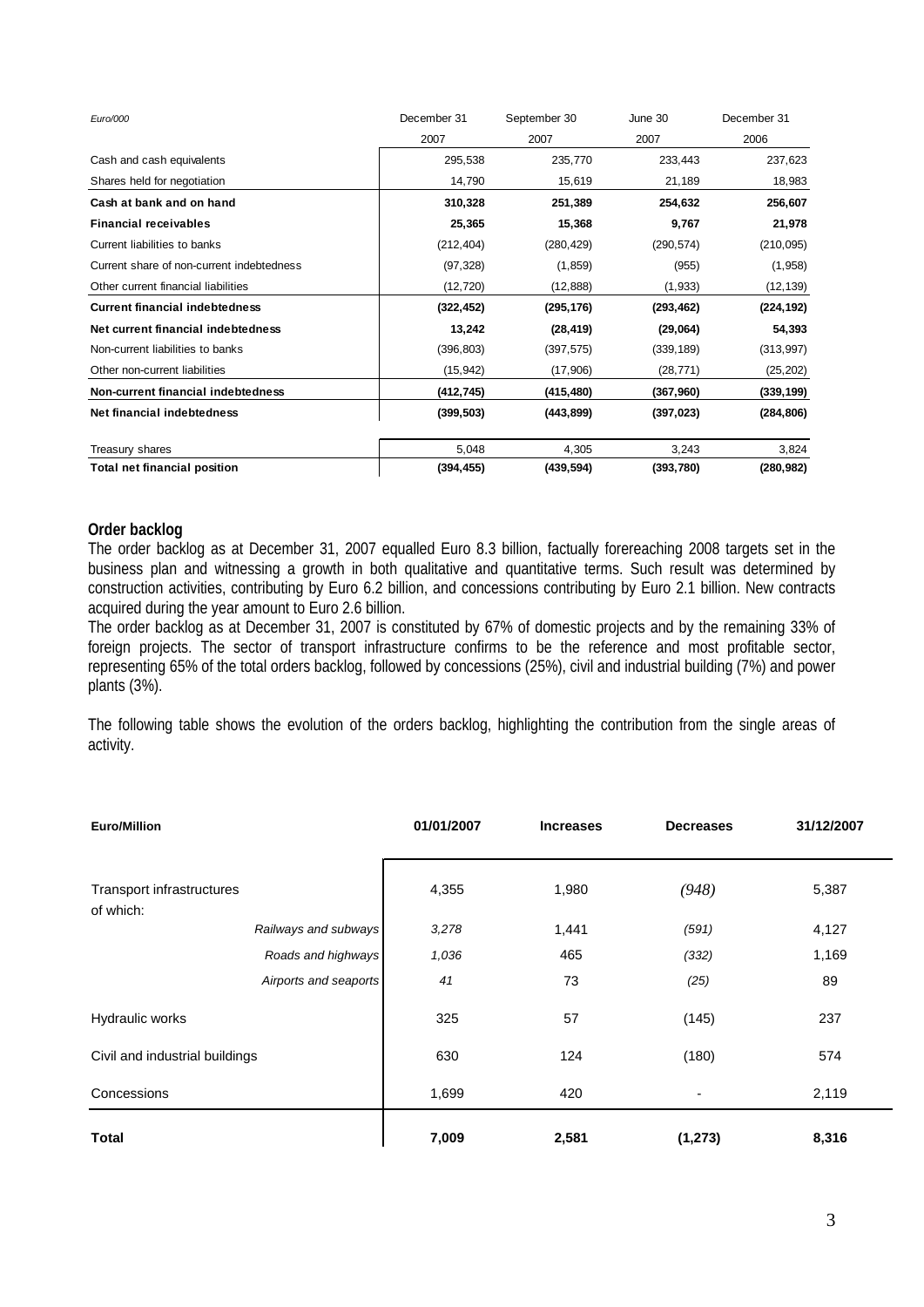#### **Events occurred subsequently to year closing**

In January, some important and significant achievements were attained abroad.

The Astaldi Group, as leader of a Joint Venture, won the international public tender for the construction, within a general contracting framework, of a new underground line in Istanbul, Turkey, of a global contract value of Euro 751 million, of which 42% as Astaldi's share. The new underground line is the most significant project to be managed by the Municipality of Istanbul during the last few years, and would represent for Astaldi a full acknowledgement of its accomplishments in the Country and of the Group's leadership at international level and in the sector of urban transportation infrastructure.

Moreover, Astaldi was awarded a Euro 76 million contract for the third phase of the project for the modernization and development of Otopeni International Airport of Bucharest, Romania, as well as a Euro 93 million contract for the design and construction of civil works relating to a plant for the production of aluminum in Qatar.

Lastly, it should be noted that, in compliance with the Transparency Directive, the Board of Directors further amended, as per the enclosed table, the schedule of Board of Directors' meetings and of Shareholders' meetings for the year 2008.

 $\sim$ 

 $^{\circ}$ ° *Dr. Paolo Citterio, in his capacity as Chief Financial Officer of Astaldi, does hereby certify, pursuant to paragraph 2 of art. 154-bis of Legislative Decree No. 58/1998, that the accounting information set forth herein corresponds to that of accounting books and records. The unaudited quarterly report as at December 31, 2007 was drawn up according to CONSOB's recommendations as set forth in the Regulation on Issuers, and in compliance with assessment and measurement criteria established by the International Financial Reporting Standards (IFRS) enacted by the International Accounting Standard Board (IASB) and adopted by the European Commission according to the procedure as per art. 6 of the Regulation (EC) No. 1606/2002 of the European Parliament and of the Council of July 19, 2002.* 

#### *°°°*

Listed on the STAR segment of the Italian stock exchange, Astaldi Group has been active for more than 80 years, in Italy and abroad, in *designing and constructing large-scale civil engineering works.* 

*The Group operates in the following areas of activity:* 

- *transportation infrastructure (railways, undergrounds, roads, motorways, ports, and airports);*
- *hydraulic works and power plants (dams, hydroelectric plants, water systems, oil pipelines, gas pipelines, and water treatment plants);*
- *civil and industrial construction (hospitals, universities, airports, law courts, construction works for electrical and nuclear plants, car parks);*
- *operation under concession of works such as hospitals, urban transport infrastructure, car parks.*

*The Group is currently a General Contractor capable of promoting financial aspects and coordinating all resources and skills for the optimal development and management of complex and high-value public works.* 

#### **For further information:**

**Astaldi S.p.A PMS Corporate Communications** tel. +39 (0)6/41766389 Tel. +39 (0)6/48905000 *Alessandra Onorati Giancarlo Frè Torelli* IR and Corporate Communications Manager a.onorati@astaldi.com – www.astaldi.it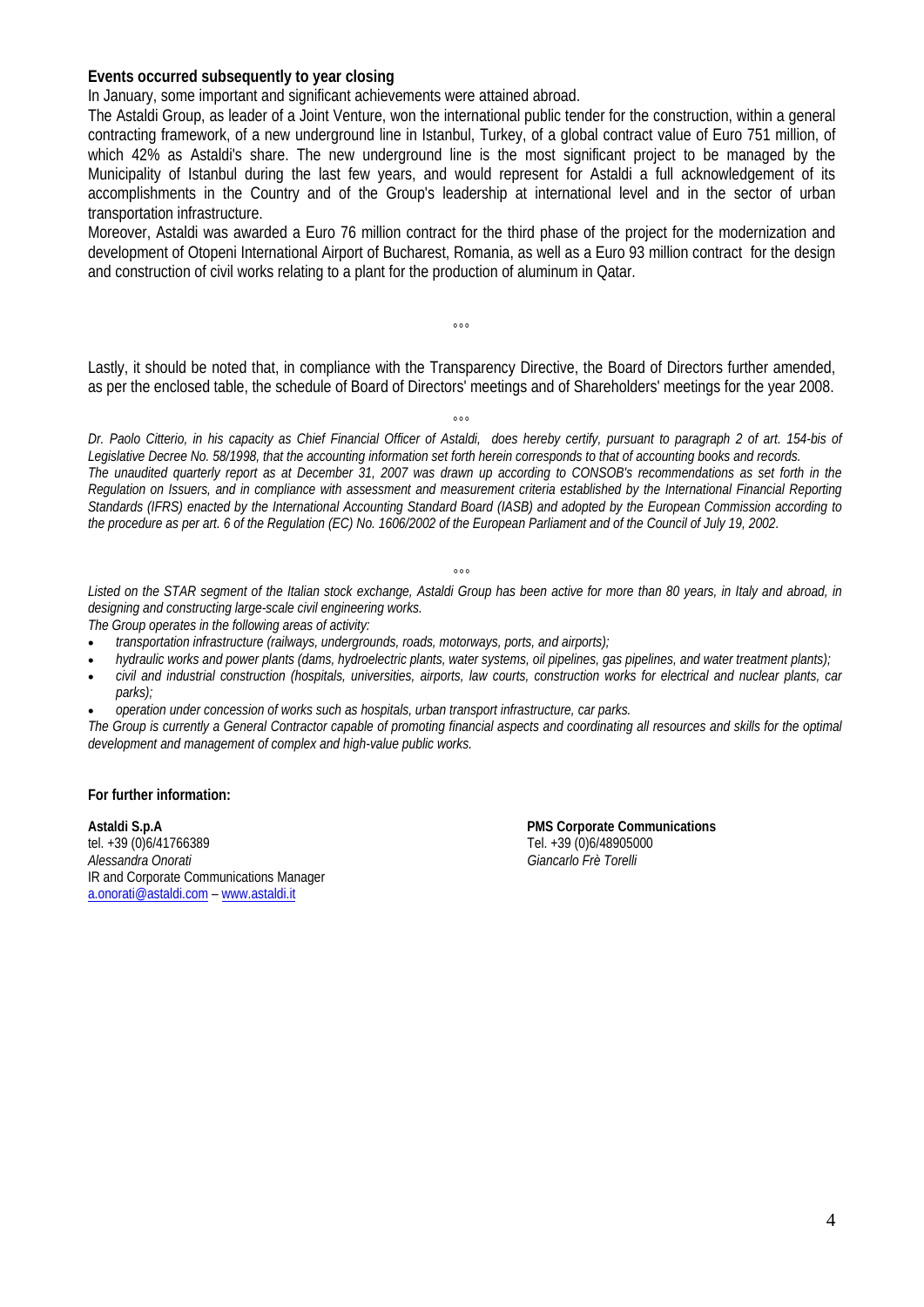## **Consolidated Reclassified Income Statement**

| Euro / 000                                              | 2007      | %          | 2006       | %         | Q4 2007    | %          | Q4 2006    | %          |
|---------------------------------------------------------|-----------|------------|------------|-----------|------------|------------|------------|------------|
|                                                         |           |            |            |           |            |            |            |            |
| Revenues                                                | 1,273,484 | 95.6%      | 1,030,044  | 95.3%     | 381,357    | 94.7%      | 292,517    | 95.8%      |
| Other revenues                                          | 59,115    | 4.4%       | 50,819     | 4.7%      | 21,315     | 5.3%       | 12,779     | 4.2%       |
| <b>Total revenues</b>                                   | 1,332,599 | 100.0%     | 1,080,863  | 100.0%    | 402,672    | 100.0%     | 305,296    | 100.0%     |
| Costs of production                                     | (951,608) | $(71.4\%)$ | (779, 167) | (72.1%)   | (284, 245) | $(70.6\%)$ | (226, 444) | (74.2%)    |
| Added value                                             | 380,990   | 28.6%      | 301,696    | 27.9%     | 118,427    | 29.4%      | 78,852     | 25.8%      |
| Labor costs                                             | (193,935) | $(14.6\%)$ | (165, 301) | (15.3%)   | (53, 446)  | (13.3%)    | (42, 516)  | $(13.9\%)$ |
| Other operating costs                                   | (30, 856) | (2.3%)     | (13, 426)  | (1.2%)    | (14, 398)  | (3.6%)     | (1,080)    | $(0.4\%)$  |
| <b>EBITDA</b>                                           | 156,199   | 11.7%      | 122,970    | 11.4%     | 50,583     | 12.6%      | 35,256     | 11.5%      |
| Depreciation and amortization                           | (35, 794) | (2.7%)     | (29, 127)  | (2.7%)    | (10, 425)  | (2.6%)     | (8, 198)   | (2.7%)     |
| Provisions                                              | (2, 575)  | $(0.2\%)$  | (9, 489)   | $(0.9\%)$ | (472)      | $(0.1\%)$  | (5, 741)   | $(1.9\%)$  |
| Write-downs                                             | (3, 535)  | (0.3%)     | (22)       | 0.0%      | (3, 535)   | $(0.9\%)$  | (22)       | $(0.0\%)$  |
| (Capitalization of internal construction costs)         | 550       | 0.0%       | 1,045      | 0.1%      | 167        | $0.0\%$    |            | 0.0%       |
| <b>EBIT</b>                                             | 114,845   | 8.6%       | 85,376     | 7.9%      | 36,318     | 9.0%       | 21,295     | 7.0%       |
| Interest charges                                        | (46, 402) | (3.5%)     | (31, 848)  | $(2.9\%)$ | (14, 469)  | (3.6%)     | (8,771)    | $(2.9\%)$  |
| Impact of measurement of investment under equity method | 1,456     | 0.1%       | 5,470      | 0.5%      | 29         | $0.0\%$    | 3,658      | 1.2%       |
| Profit before taxes                                     | 69,899    | 5.2%       | 58,998     | 5.5%      | 21,878     | 5.4%       | 16,182     | 5.3%       |
| Taxes                                                   | (32, 362) | $(2.4\%)$  | (28, 172)  | (2.6%)    | (10, 753)  | (2.7%)     | (9,081)    | $(3.0\%)$  |
| Net income                                              | 37,537    | 2.8%       | 30,826     | 2.9%      | 11,125     | 2.8%       | 7,101      | 2.3%       |
| <b>Minorities</b>                                       | (318)     | 0.0%       | (735)      | $(0.1\%)$ | (716)      | $(0.2\%)$  | 431        | 0.1%       |
| Group net income                                        | 37,219    | 2.8%       | 30,091     | 2.8%      | 10,409     | 2.6%       | 7,532      | 2.5%       |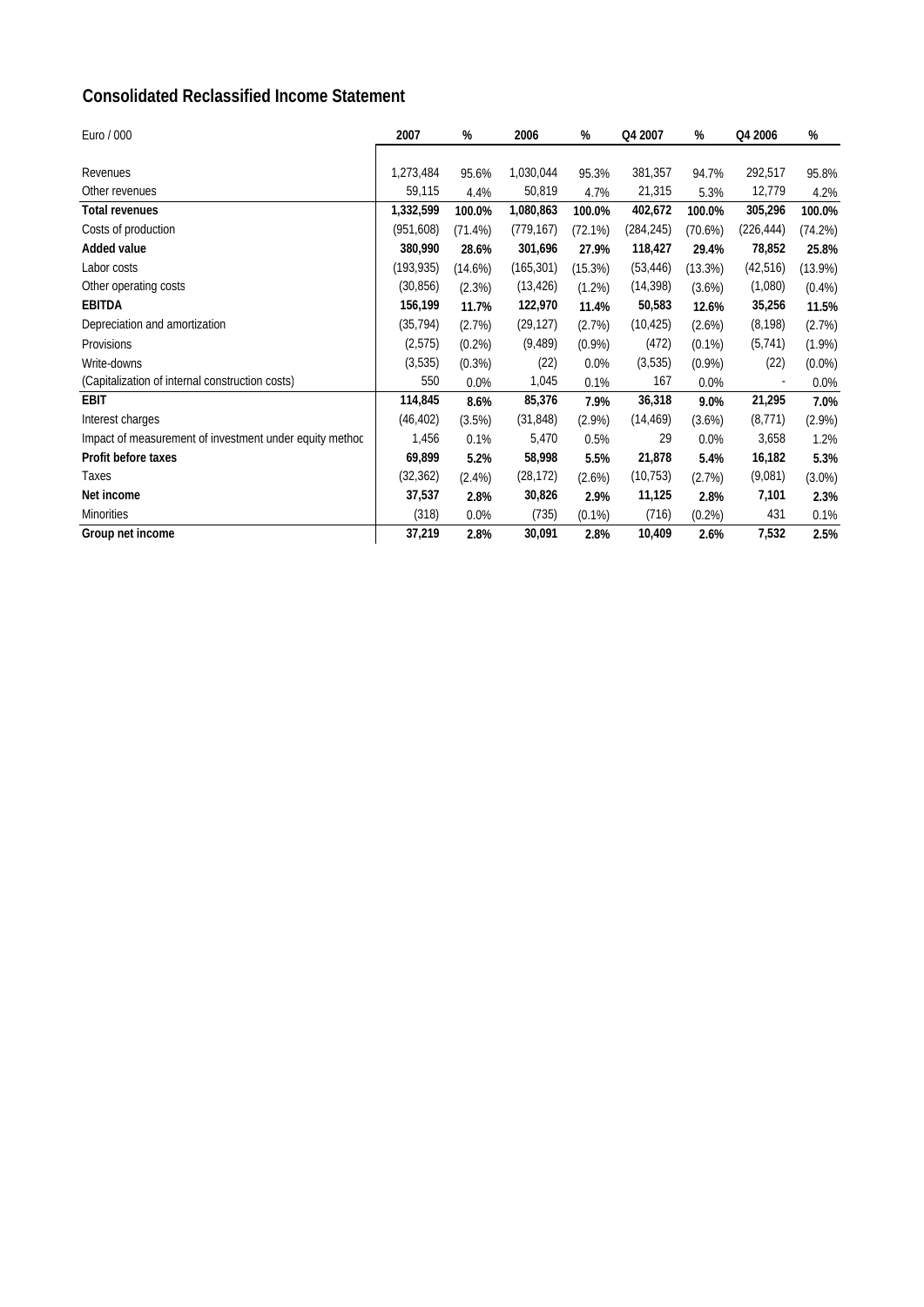## **Consolidated Reclassified Balance Sheet**

|                                              | 31/12/2007 | 30/09/2007 | 31/12/2006 |
|----------------------------------------------|------------|------------|------------|
| Euro/000                                     |            |            |            |
| Intangible fixed assets                      | 3,374      | 6,406      | 3,795      |
| Tangible fixed assets                        | 246,675    | 235,777    | 193,197    |
| <b>Equity investments</b>                    | 97,960     | 98,197     | 96,492     |
| Other net fixed assets                       | 32,712     | 39,194     | 36,731     |
| Totale fixed assets (A)                      | 380,721    | 379,574    | 330,215    |
| Inventories                                  | 60,849     | 55,653     | 51,600     |
| Contracts in progress                        | 513,283    | 567,590    | 397,712    |
| Trade receivables                            | 36,846     | 38,599     | 29,850     |
| Client receivables                           | 435,980    | 369,951    | 408,028    |
| Other assets                                 | 159,971    | 157,813    | 117,870    |
| Tax receivables                              | 86,427     | 90,467     | 73,275     |
| Advances from employers                      | (244, 416) | (241, 033) | (209, 324) |
| Subtotal                                     | 1,048,939  | 1,039,039  | 869,011    |
| Trade payables                               | (87, 825)  | (99, 118)  | (90, 906)  |
| Payables to suppliers                        | (383, 419) | (325, 765) | (313, 349) |
| Other liabilities                            | (212,093)  | (201, 616) | (186, 600) |
| Subtotal                                     | (683, 337) | (626, 499) | (590, 854) |
| Net working capital (B)                      | 365,602    | 412,540    | 278,156    |
| <b>Employees benefits</b>                    | (12, 221)  | (13, 438)  | (12, 470)  |
| Provisions for current risks and charges     | (21, 322)  | (35, 295)  | (30, 035)  |
| Total funds (C)                              | (33, 543)  | (48, 733)  | (42,506)   |
| Net invested capital $(D) = (A) + (B) + (C)$ | 712,780    | 743,381    | 565,866    |
| Cash and cash equivalents                    | 295,538    | 235,770    | 237,623    |
| Current financial receivables                | 22,943     | 14,908     | 21,062     |
| Non-current financial receivables            | 2,423      | 460        | 916        |
| <b>Securities</b>                            | 14,790     | 15,619     | 18,983     |
| <b>Current financial liabilities</b>         | (322, 452) | (295, 176) | (224, 192) |
| Non-current financial liabilities            | (412, 745) | (415, 480) | (339, 199) |
| Net financial payables / receivables (E)     | (399, 503) | (443, 899) | (284, 806) |
| Group's net equity                           | (311, 444) | (298, 361) | (279, 668) |
| Minority interests                           | (1,834)    | (1, 120)   | (1, 392)   |
| Net equity $(G) = (D) - (E)$                 | 313,277    | 299,482    | 281,059    |